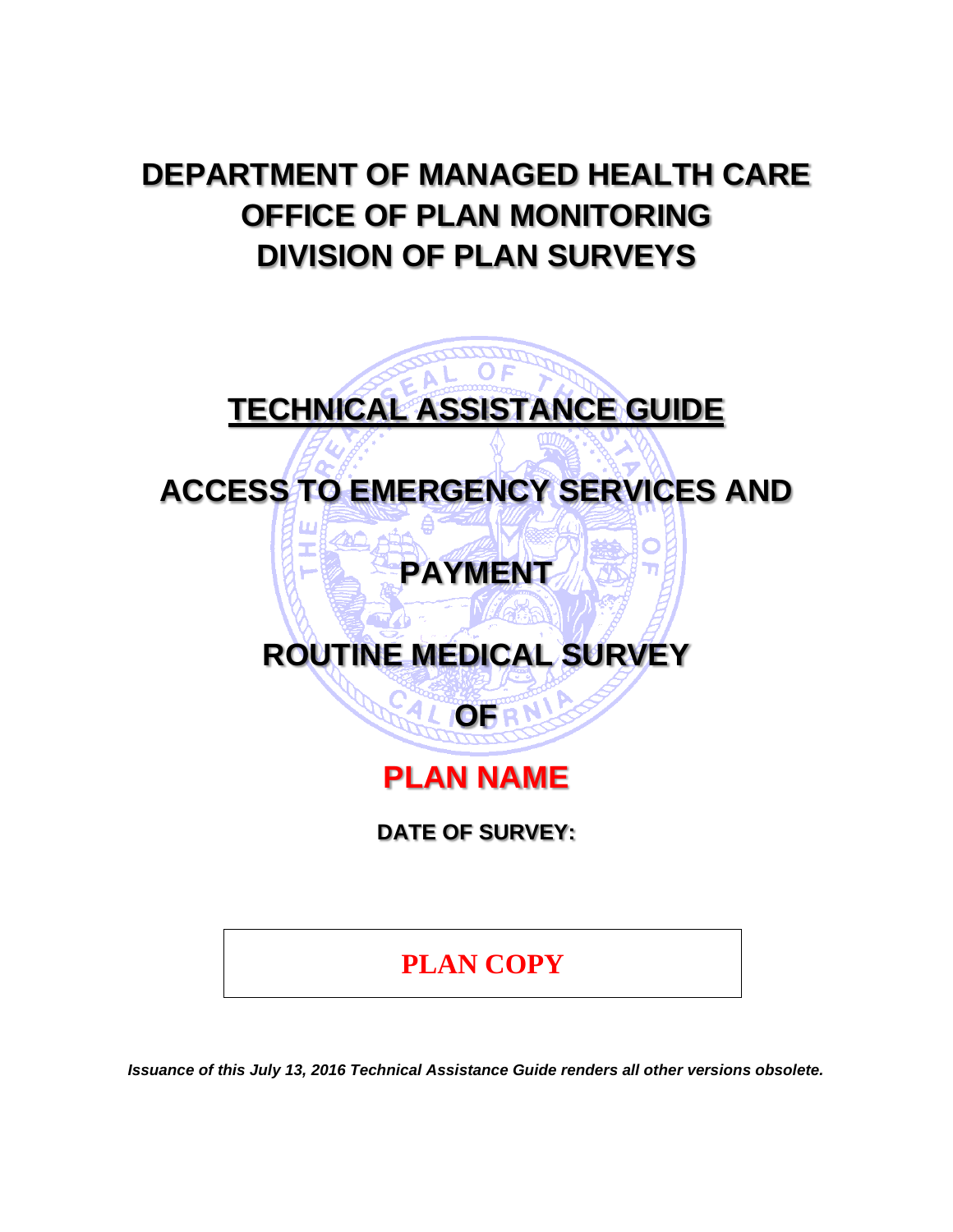### **ACCESS TO EMERGENCY SERVICES AND PAYMENT REQUIREMENTS**

## **TABLE OF CONTENTS**

| Requirement ER-002: Emergency Services Claims Payments  13 |  |
|------------------------------------------------------------|--|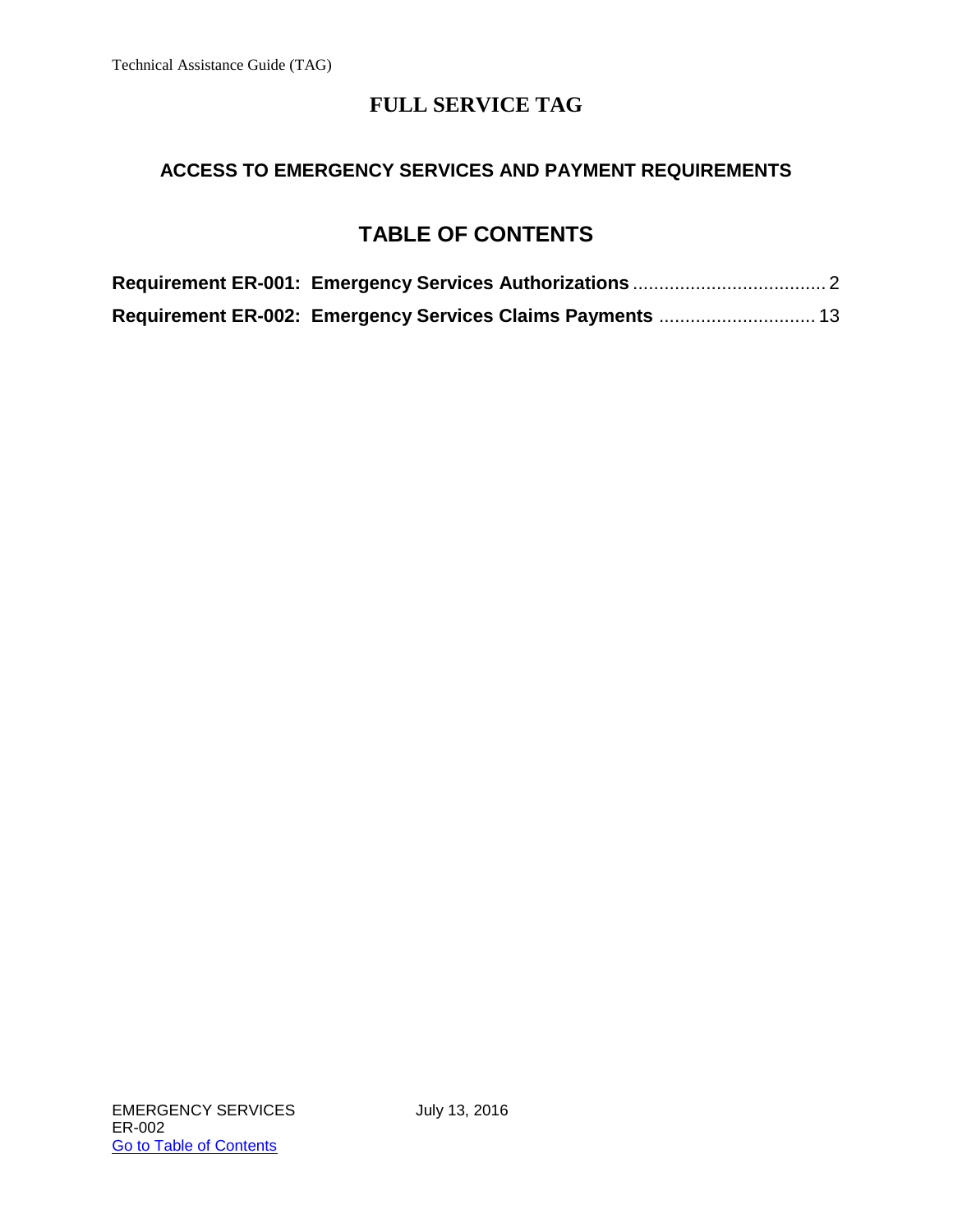### <span id="page-2-0"></span>**Requirement ER-001: Emergency Services Authorizations**

### **STATUTORY/REGULATORY CITATIONS**

#### **CA Health and Safety Code section 1317.1**

Unless the context otherwise requires, the following definitions shall control the construction of this article and Section 1371.4:

 (a) (1) "Emergency services and care" means medical screening, examination, and evaluation by

a physician, or, to the extent permitted by applicable law, by other appropriate personnel under the supervision of a physician, to determine if an emergency medical condition or active labor exists and, if it does, the care, treatment, and surgery by a physician necessary to relieve or eliminate the emergency medical condition, within the capability of the facility.

(2) (A) "Emergency services and care" also means an additional screening, examination, and evaluation by a physician, or other personnel to the extent permitted by applicable law and within the scope of their licensure and clinical privileges, to determine if a psychiatric emergency medical condition exists, and the care and treatment necessary to relieve or eliminate the psychiatric emergency medical condition, within the capability of the facility.

(B) The care and treatment necessary to relieve or eliminate a psychiatric emergency medical condition may include admission or transfer to a psychiatric unit within a general acute care hospital, as defined in subdivision (a) of Section 1250, or to an acute psychiatric hospital, as defined in subdivision (b) of Section 1250, pursuant to subdivision (k). Nothing in this subparagraph shall be construed to permit a transfer that is in conflict with the Lanterman-Petris Short Act (Part 1 (commencing with Section 5000) of Division 5 of the Welfare and Institutions Code).

(C) For the purposes of Section 1371.4, emergency services and care as defined in subparagraph (A) shall not apply to Medi-Cal managed care plan contracts entered into with the State Department of Health Care Services pursuant to Chapter 7 (commencing with Section 14000) Chapter 8 (commencing with Section 14200), and Chapter 8.75 (commencing with Section 14590) of Part 3 of Division 9 of the Welfare and Institutions Code, to the extent that those services are excluded from coverage under those contracts.

(D) This paragraph does not expand, restrict, or otherwise affect, the scope of licensure or clinical privileges for clinical psychologists or other medical personnel.

(b) "Emergency medical condition" means a medical condition manifesting itself by acute symptoms of sufficient severity (including severe pain) such that the absence of immediate medical attention could reasonably be expected to result in any of the following:

(1) Placing the patient's health in serious jeopardy.

- (2) Serious impairment to bodily functions.
- (3) Serious dysfunction of any bodily organ or part.
- (c) "Active labor" means a labor at a time at which either of the following would occur: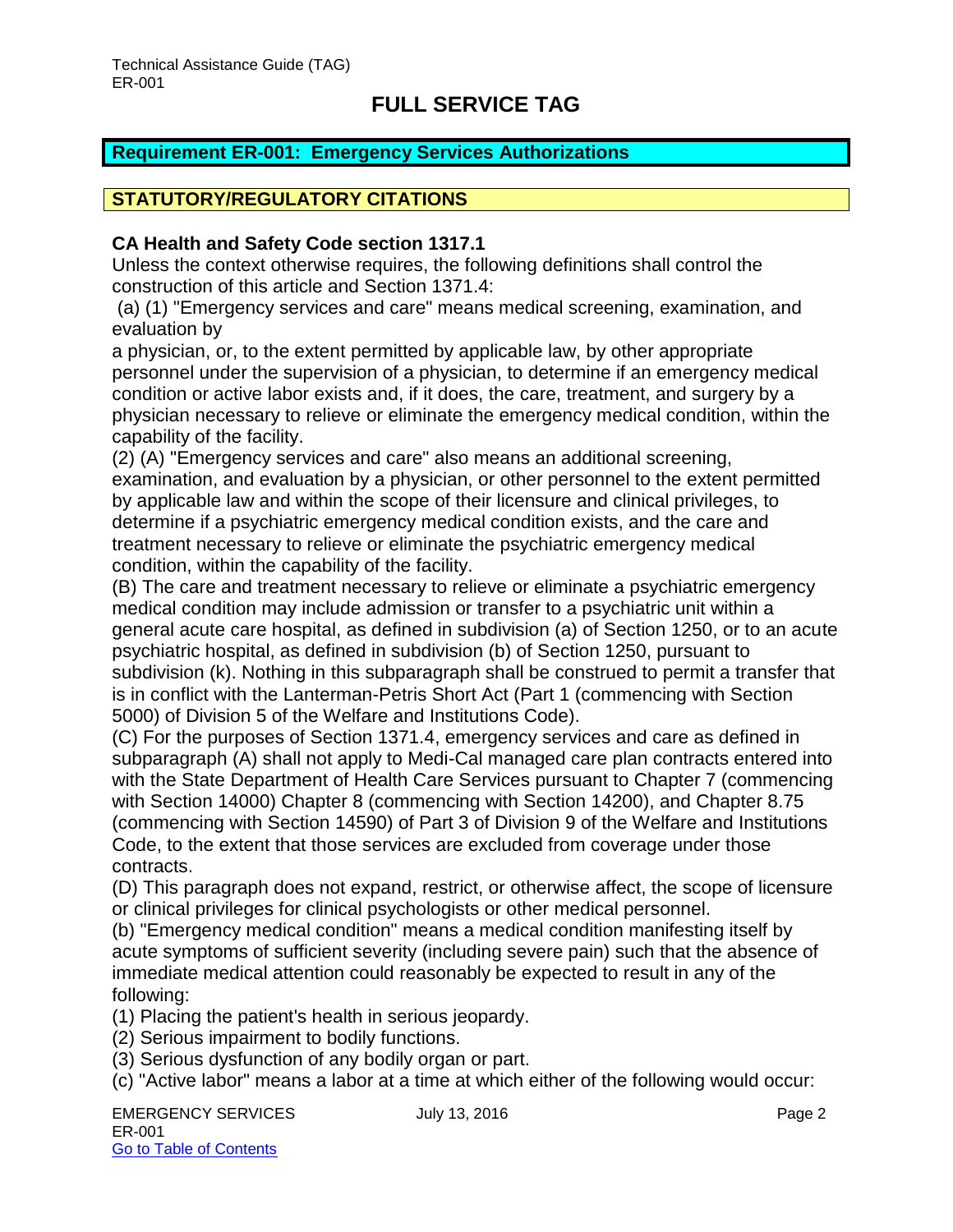(1) There is inadequate time to effect safe transfer to another hospital prior to delivery.

(2) A transfer may pose a threat to the health and safety of the patient or the unborn child.

(d) "Hospital" means all hospitals with an emergency department licensed by the state department.

(e) "State department" means the State Department of Public Health.

(f) "Medical hazard" means a material deterioration in medical condition in, or jeopardy

to, a patient's medical condition or expected chances for recovery.

(g) "Board" means the Medical Board of California.

(h) "Within the capability of the facility" means those capabilities that the hospital is required to have as a condition of its emergency medical services permit and services specified on Services Inventory Form 7041 filed by the hospital with the Office of Statewide Health Planning and Development.

(i) "Consultation" means the rendering of an opinion, advice, or prescribing treatment by telephone and, when determined to be medically necessary jointly by the emergency and specialty physicians, includes review of the patient's medical record, examination, and treatment of the patient in person by a specialty physician who is qualified to give an opinion or render the necessary treatment in order to stabilize the patient.

(j) A patient is "stabilized" or "stabilization" has occurred when, in the opinion of the treating provider, the patient's medical condition is such that, within reasonable medical probability, no material deterioration of the patient's condition is likely to result from, or occur during, the release or transfer of the patient as provided for in Section 1317.2, Section 1317.2a, or other pertinent statute.

(k) (1) "Psychiatric emergency medical condition" means a mental disorder that manifests itself by acute symptoms of sufficient severity that it renders the patient as being either of the following:

(A) An immediate danger to himself or herself or to others.

(B) Immediately unable to provide for, or utilize, food, shelter, or clothing, due to the mental disorder.

(2) This subdivision does not expand, restrict, or otherwise affect the scope of licensure or clinical privileges for clinical psychologists or medical personnel.

### **CA Health and Safety Code section 1317.4a.(a) and (d)**

(a) Notwithstanding subdivision (j) of Section 1317.1, a patient may be transferred for admission to a psychiatric unit within a general acute care hospital, as defined in subdivision (a) of Section 1250, or an acute psychiatric hospital, as defined in subdivision (b) of Section 1250, for care and treatment that is solely necessary to relieve or eliminate a psychiatric emergency medical condition, as defined in subdivision (k) of Section 1317.1, provided that, in the opinion of the treating provider, the patient's psychiatric emergency medical condition is such that, within reasonable medical probability, no material deterioration of the patient's psychiatric emergency medical condition is likely to result from, or occur during, a transfer of the patient. A provider shall notify the patient's health care service plan, or the health plan's contracting medical provider of the need for the transfer if identification of the plan is obtained pursuant to paragraph (1) of subdivision (b).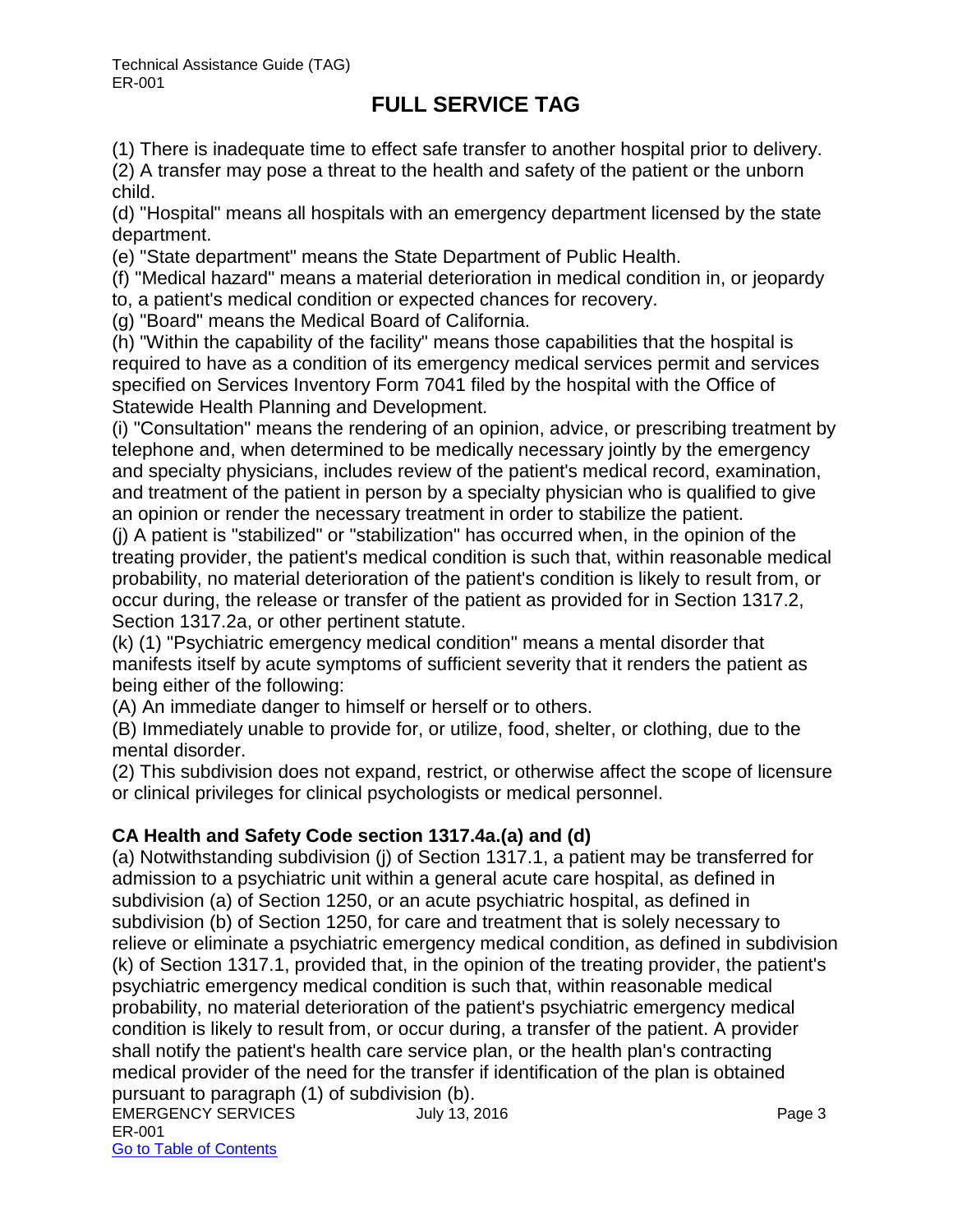(d) If a transfer made pursuant to subdivision (a) is made to a facility that does not have a contract with the patient's health care service plan, the plan may subsequently require and make provision for the transfer of the patient receiving services pursuant to this section and subdivision (a) of Section 1317.1 from the noncontracting facility to a general acute care hospital, as defined in subdivision (a) of Section 1250, or an acute psychiatric hospital, as defined in subdivision (b) of Section 1250, that has a contract with the plan or its delegated payer, provided that in the opinion of the treating provider the patient's psychiatric emergency medical condition is such that, within reasonable medical probability, no material deterioration of the patient's psychiatric emergency medical condition is likely to result from, or occur during, the transfer of the patient.

### **CA Health and Safety Code section 1317.4a.(b)(1) and (c)(1)**

(b) A hospital that transfers a patient pursuant to subdivision (a) shall do both of the following:

(1) Seek to obtain the name and contact information of the patient's health care service plan. The hospital shall document its attempt to ascertain this information in the patient's medical record. The hospital's attempt to ascertain the information shall include requesting the patient's health care service plan member card, asking the patient, the patient's family member, or other person accompanying the patient if he or she can identify the patient's health care service plan, or using other means known to the hospital to accurately identify the patient's health care service plan.

(c) (1) A hospital shall make the notification described in paragraph (2) of subdivision (b) by either following the instructions on the patient's health care service plan member card or by using the contact information provided by the patient's health care service plan. A health care service plan shall provide all noncontracting hospitals in the state to which one of its members would be transferred pursuant to paragraph (1) of subdivision (b) with specific contact information needed to make the contact required by this section. The contact information provided to hospitals shall be updated as necessary, but no less than once a year.

### **CA Health and Safety Code section 1371.4(a)**

(a) A health care service plan that covers hospital, medical, or surgical expenses, or its contracting medical providers, shall provide 24-hour access for enrollees and providers, including, but not limited to, noncontracting hospitals, to obtain timely authorization for medically necessary care, for circumstances where the enrollee has received emergency services and care is stabilized, but the treating provider believes that the enrollee may not be discharged safely. A physician and surgeon shall be available for consultation and for resolving disputed requests for authorizations. A health care service plan that does not require prior authorization as a prerequisite for payment for necessary medical care following stabilization of an emergency medical condition or active labor need not satisfy the requirements of this subdivision.

### **CA Health and Safety Code section 1371.4(b)**

EMERGENCY SERVICES July 13, 2016 ER-001 Go to Table of Contents (b) A health care service plan, or its contracting medical providers, shall reimburse providers for emergency services and care provided to its enrollees, until the care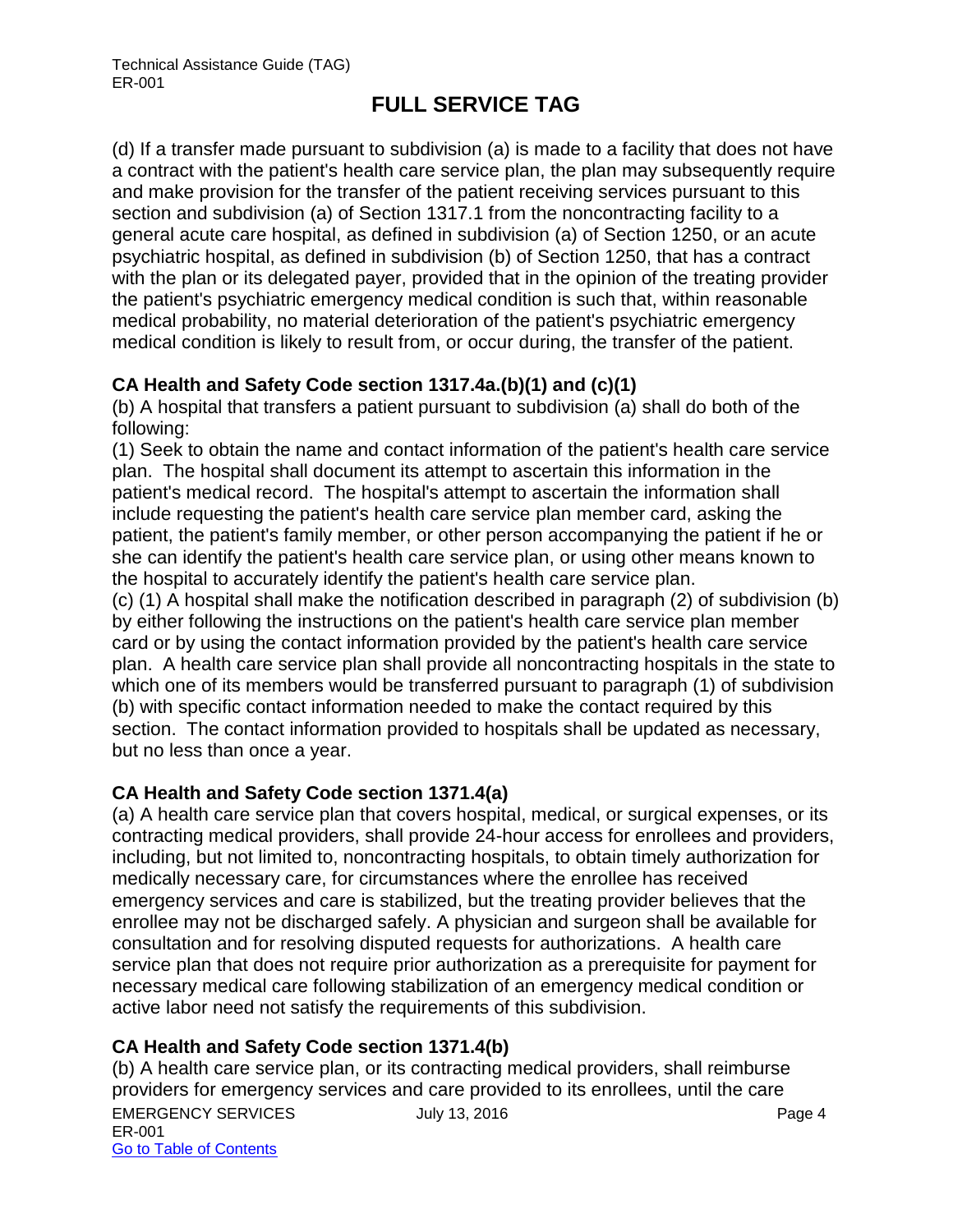results in stabilization of the enrollee, except as provided in subdivision (c). As long as federal or state law requires that emergency services and care be provided without first questioning the patient's ability to pay, a health care service plan shall not require a provider to obtain authorization prior to the provision of emergency services and care necessary to stabilize the enrollee's emergency medical condition.

### **CA Health and Safety Code section 1371.4(c)**

(c) Payment for emergency services and care may be denied only if the health care service plan, or its contracting medical providers, reasonably determines that the emergency services and care were never performed; provided that a health care service plan may deny reimbursement to a provider for a medical screening examination in cases when the plan enrollee did not require emergency services and care and the enrollee reasonably should have known that an emergency did not exist. A health care service plan may require prior authorization as a prerequisite for payment for necessary medical care following stabilization of an emergency medical condition.

### **CA Health and Safety Code section 1371.4(d)**

(d) If there is a disagreement between the health care service plan and the provider regarding the need for necessary medical care, following stabilization of the enrollee, the plan shall assume responsibility for the care of the patient either by having medical personnel contracting with the plan personally take over the care of the patient within a reasonable amount of time after the disagreement, or by having another general acute care hospital under contract with the plan agree to accept the transfer of the patient as provided in Section 1317.2, Section 1317.2a, or other pertinent statute. However, this requirement shall not apply to necessary medical care provided in hospitals outside the service area of the health care service plan. If the health care service plan fails to satisfy the requirements of this subdivision, further necessary care shall be deemed to have been authorized by the plan. Payment for this care may not be denied.

### **CA Health and Safety Code section 1374.72(g)(2)**

A plan shall provide the mental health coverage required by this section in its entire service area and in emergency situations as may be required by applicable laws and regulations. For purposes of this section, health care service plan contracts that provide benefits to enrollees through preferred provider contracting arrangements are not precluded from requiring enrollees who reside or work in geographic areas served by specialized health care service plans or mental health plans to secure all or part of their mental health services within those geographic areas served by specialized health care service plans or mental health plans.

### **28 CCR 1300.67(g)(1)**

The basic health care services required to be provided by a health care service plan to its enrollees shall include, where medically necessary, subject to any co-payment, deductible, or limitation of which the Director may approve: (g)(1) Emergency health care services which shall be available and accessible to

EMERGENCY SERVICES UNIV 13, 2016 CHERGENCY SERVICES ER-001 Go to Table of Contents enrollees on a twenty-four hour a day, seven days a week, basis within the health care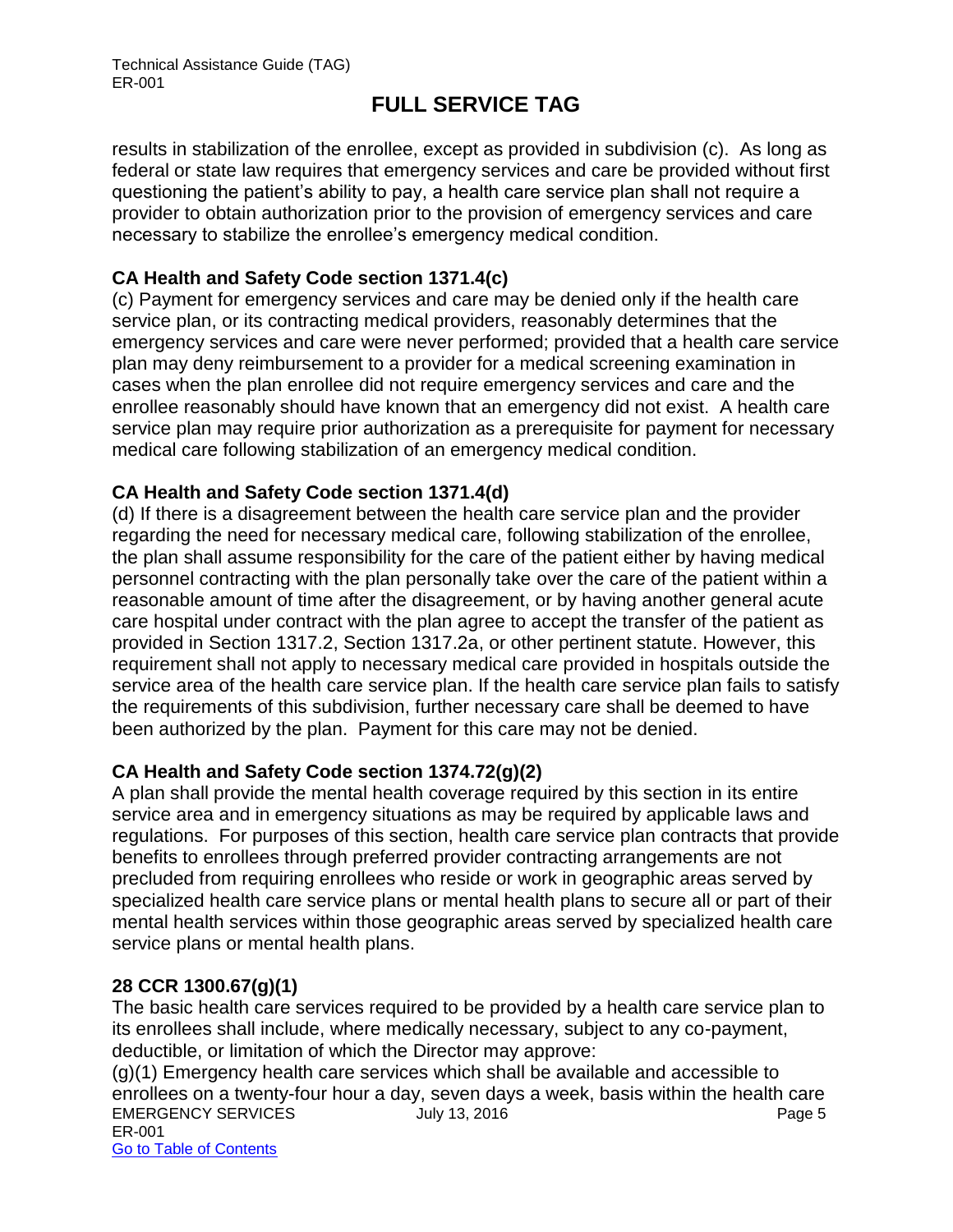service plan area. Emergency health care services shall include ambulance services for the area served by the plan to transport the enrollee to the nearest twenty-four hour emergency facility with physician coverage, designated by the Health Care Service Plan.

### **28 CCR 1300.67.2(c)**

(c) Emergency health care services shall be available and accessible within the service area twenty-four hours a day, seven days a week.

### **28 CCR 1300.71.4(b) and (d)**

The following rules set forth emergency medical condition and post-stabilization responsibilities for medically necessary health care services after stabilization of an emergency medical condition and until an enrollee can be discharged or transferred. These rules do not apply to a specialized health care service plan contract that does not provide for medically necessary health care services following stabilization of an emergency condition.

(b) In the case when an enrollee is stabilized but the health care provider believes that the enrollee requires additional medically necessary health care services and may not be discharged safely, the following applies:

(1) A health care service plan shall approve or disapprove a health care provider's request for authorization to provide necessary post-stabilization medical care within one half hour of the request.

(2) If a health care service plan fails to approve or disapprove a health care provider's request for authorization to provide necessary post-stabilization medical care within one half-hour of the request, the necessary post stabilization medical care shall be deemed authorized. Notwithstanding the foregoing sentence, the health care service plan shall have the authority to disapprove payment for (A) the delivery of such necessary poststabilization medical care or (B) the continuation of the delivery of such care; provided, that the health care service plan notifies the provider prior to the commencement of the delivery of such care or during the continuation of the delivery of such care (in which case, the plan shall not be obligated to pay for the continuation of such care from and after the time it provides such notice to the provider, subject to the remaining provisions of this paragraph) and in both cases the disruption of such care (taking into account the time necessary to effect the enrollee's transfer or discharge) does not have an adverse impact upon the efficacy of such care or the enrollee's medical condition.

(3) Notwithstanding the provisions of Subsection (b) of this rule, a health care service plan shall pay for all medically necessary health care services provided to an enrollee which are necessary to maintain the enrollee's stabilized condition up to the time that the health care service plan effectuates the enrollee's transfer or the enrollee is discharged.

(d) All requests for authorizations, and all responses to such requests for authorizations, of post-stabilization medically necessary health care services shall be fully documented. All provision of medically necessary health care services shall be fully documented. Documentation shall include, but not be limited to, the date and time of the request, the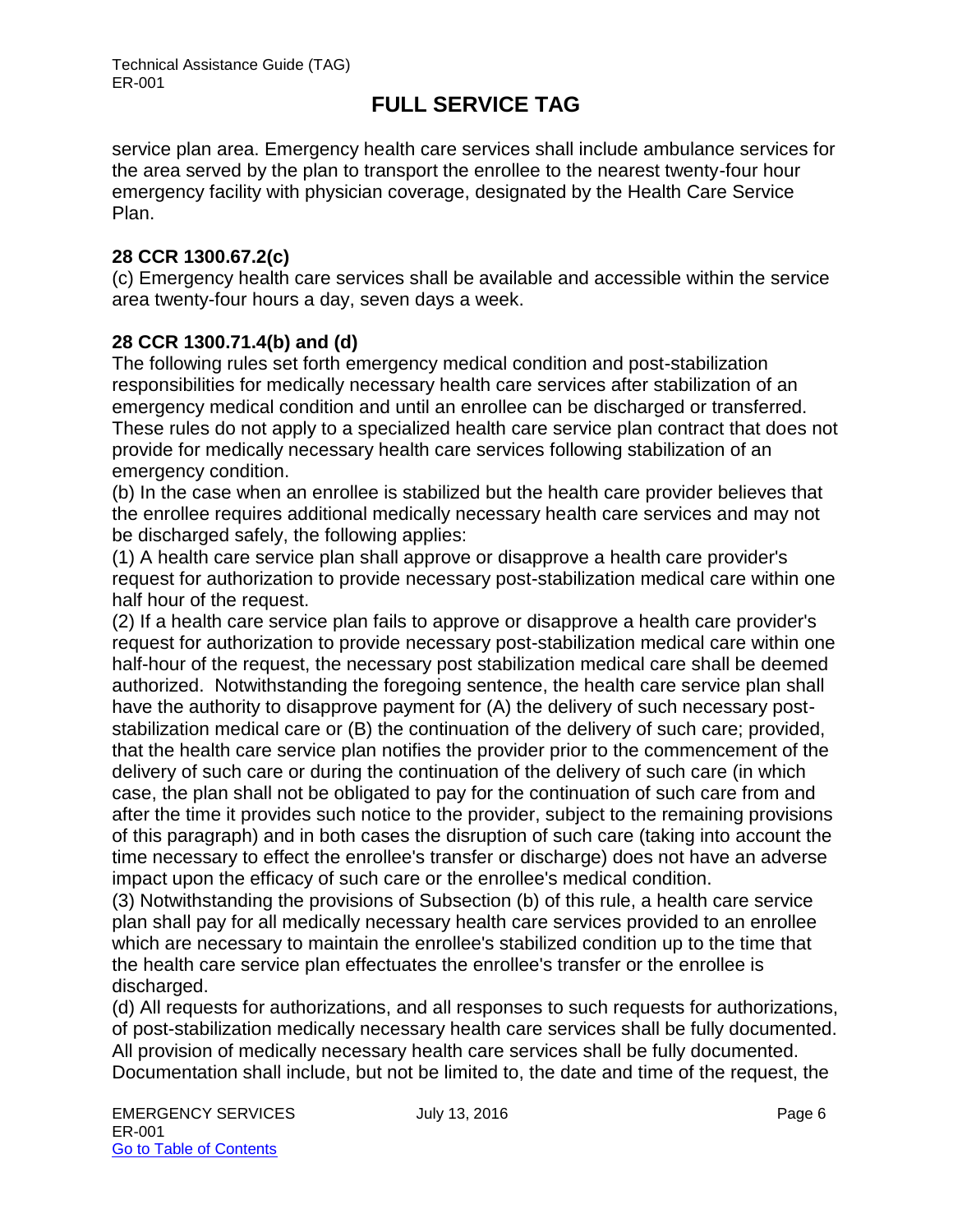name of the health care provider making the request, and the name of the plan representative responding to the request.

### **28 CCR 1300.71.4(c)**

(c) In the case where a plan denies the request for authorization of post stabilization medical care and elects to transfer an enrollee to another health care provider, the following applies:

(1) When a health care service plan responds to a health care provider's request for post-stabilization medical care authorization by informing the provider of the plan's decision to transfer the enrollee to another health care provider, the plan shall effectuate the transfer of the enrollee as soon as possible,

(2) A health care service plan shall pay for all medically necessary health care services provided to an enrollee to maintain the enrollee's stabilized condition up to the time that the health care service plan effectuates the enrollee's transfer.

### **28 CCR 1300.74.72(a)**

(a) The mental health services required for the diagnosis, and treatment of conditions set forth in Health and Safety Code section 1374.72 shall include, when medically necessary, all health care services required under the Act including, but not limited to, basic health care services within the meaning of Health and Safety Code sections 1345(b) and 1367(i), and section 1300.67 of Title 28. These basic health care services shall, at a minimum, include crisis intervention and stabilization, psychiatric inpatient hospital services, including voluntary psychiatric inpatient services, and services from licensed mental health providers including, but not limited to, psychiatrists and psychologists.

### **INDIVIDUAL(S)/POSITION(S) TO BE INTERVIEWED**

### **Staff responsible for the activities described above, for example:**

- Medical Director
- Director of Claims
- Utilization Management Director
- Quality Management Director

### **DOCUMENTS TO BE REVIEWED**

- Utilization Management policies and procedures/protocols regarding ER services, including:
	- o Triage center protocols for receiving and handling ER and emergency admissions notifications
	- o Triage center protocols for authorizing ER transportation for involuntary admissions and claims procedures for paying for this transportation
	- o Claims procedures for paying for authorized ER transportation (above);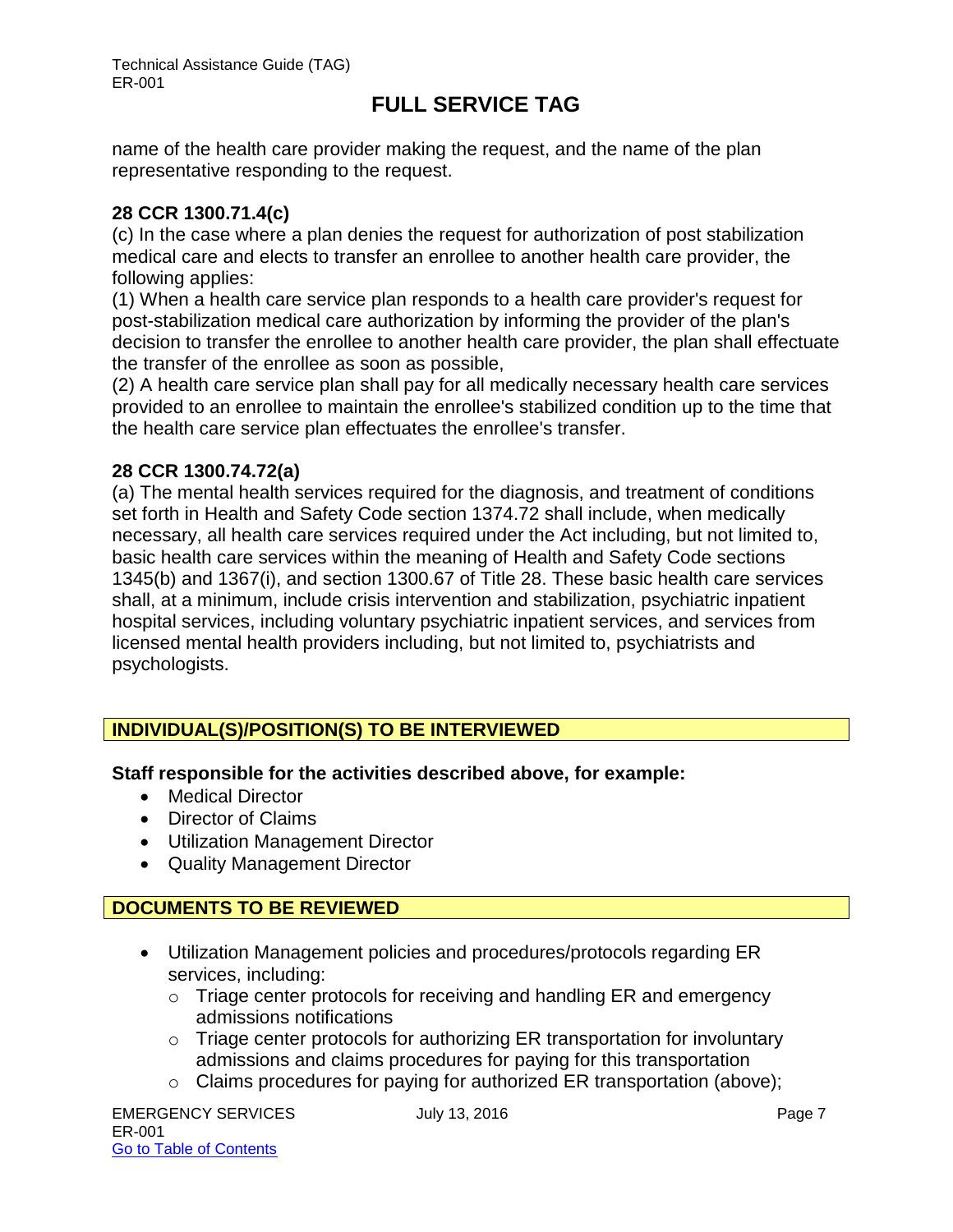- o Utilization Management and Claims processing rules for payment of ER and emergency admissions, both voluntary and involuntary
- o Claims processing guidelines, including procedures on payment denials, for ER service claims
- o Requirements for a psychiatric evaluation or criteria to determine whether an enrollee can be transferred or discharged after a voluntary or involuntary admission;
- o Reimbursing providers and facilities for emergency services;
- o Protocols for when the Plan and provider disagree regarding the need for necessary medical care, following stabilization of the enrollee
- ER access studies/reports to 24/7 emergency services
- Logs or other evidence supporting 24-hour access for enrollees and providers to obtain timely authorization for medically necessary care.
- Policies and procedures regarding ER claims processing

### *ER-001 - Key Element 1:*

**1. The Plan shall ensure the availability of, and accessibility to, emergency health care and mental health care services within the service area twenty-four (24) hours-a-day and seven (7) days-a-week.** 

**CA Health and Safety Code section 1374.72(g)(2)**; **28 CCR 1300.67(g)(1); 28 CCR 1300.67.2(c); 28 CCR 1300.74.72(a)**

|     | <b>Assessment Questions</b>                                                                                                                                                                                                    | Yes | No | N/A |
|-----|--------------------------------------------------------------------------------------------------------------------------------------------------------------------------------------------------------------------------------|-----|----|-----|
| 1.1 | Do the Plan's policies and procedures specify that<br>emergency services shall be available and accessible<br>within the service area 24 hours-a-day and 7 days-a-week?                                                        |     |    |     |
|     | 1.2 Does the Plan have emergency health care services<br>available and accessible within the service area 24 hours-<br>a-day and 7 days-a-week?                                                                                |     |    |     |
| 1.3 | Does the Plan have contracts with mental health<br>practitioners, programs, and facilities to provide services to<br>enrollees that require urgent or emergent mental health<br>care?                                          |     |    |     |
| 1.4 | Do these services include crisis intervention and<br>stabilization as well as psychiatric inpatient hospital<br>services within the service area 24 hours-a-day, 7 days-a-<br>week?                                            |     |    |     |
| 1.5 | Do these services include ambulance services for the area<br>served by the Plan to transport the enrollee to the nearest<br>24-hour emergency facility with Physician coverage,<br>designated by the health care service plan? |     |    |     |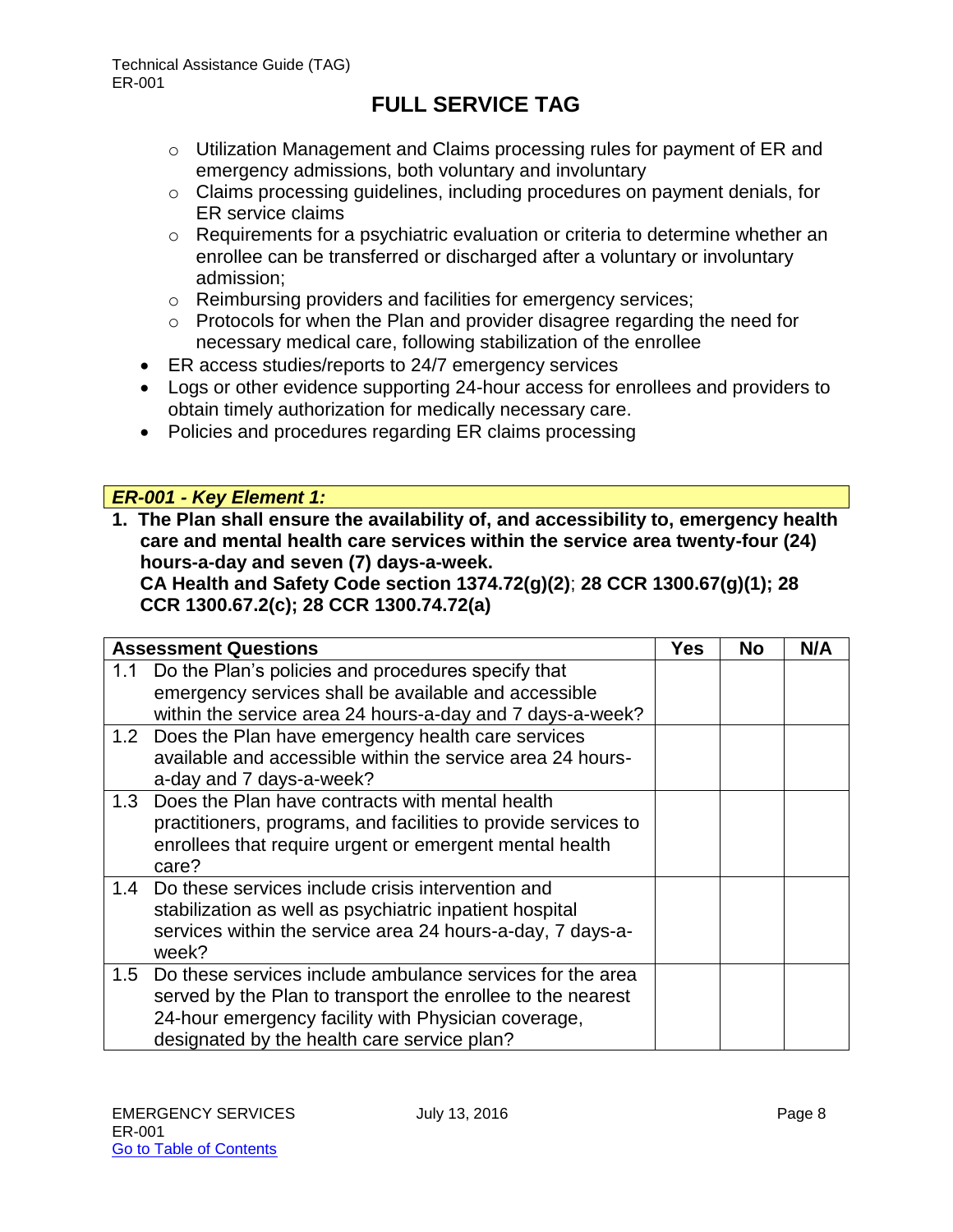#### *ER-001 - Key Element 2:*

**2. The Plan shall provide timely authorization for medically necessary care, for circumstances where the enrollee has received emergency services and care is stabilized, but the treating provider believes that the enrollee may not be discharged safely.** 

**CA Health and Safety Code section 1371.4(a); CA Health and Safety Code section 1374.72(g)(2)**; **28 CCR 1300.71.4(b) and (d)** 

|     | <b>Assessment Questions</b>                                                            | <b>Yes</b> | <b>No</b> | N/A |
|-----|----------------------------------------------------------------------------------------|------------|-----------|-----|
| 2.1 | Do the Plan's policies and procedures specify 24-hour                                  |            |           |     |
|     | access for enrollees and providers to obtain timely                                    |            |           |     |
|     | authorization for medically necessary care, for                                        |            |           |     |
|     | circumstances where the enrollee has received emergency                                |            |           |     |
|     | services and care is stabilized, but the treating provider                             |            |           |     |
|     | believes that the enrollee may not be discharged safely?                               |            |           |     |
| 2.2 | Does the Plan provide 24-hour access for enrollees and                                 |            |           |     |
|     | providers to obtain timely authorization for medically                                 |            |           |     |
|     | necessary care, for circumstances where the enrollee has                               |            |           |     |
|     | received emergency services and care is stabilized, but the                            |            |           |     |
|     | treating provider believes that the enrollee may not be                                |            |           |     |
|     | discharged safely?                                                                     |            |           |     |
| 2.3 | Does the Plan have a process to receive notification of                                |            |           |     |
|     | emergency room evaluations and subsequent admissions,                                  |            |           |     |
|     | whether voluntary or involuntary, 24 hours-a-day, 7 days-a-<br>week?                   |            |           |     |
| 2.4 |                                                                                        |            |           |     |
|     | Does the Plan or its delegate pay for all involuntary<br>admissions (5150 admissions)? |            |           |     |
| 2.5 | Do the Plan's policies and procedures specify that the Plan                            |            |           |     |
|     | shall approve or disapprove requests for necessary post-                               |            |           |     |
|     | stabilization medical care within one half hour (30 minutes)                           |            |           |     |
|     | of the request?                                                                        |            |           |     |
| 2.6 | Do the Plan's policies and procedures specify that if the                              |            |           |     |
|     | Plan fails to approve or disapprove the request within this                            |            |           |     |
|     | timeframe, the care is deemed authorized?                                              |            |           |     |
| 2.7 | Does the Plan fully document all requests for authorizations                           |            |           |     |
|     | and responses to such requests for post stabilization                                  |            |           |     |
|     | medically necessary care?                                                              |            |           |     |

### *ER-001 - Key Element 3:*

**3. The Plan ensures that providers are reimbursed for emergency services and care provided to enrollees, until the care results in stabilization of the enrollee and the Plan shall not shall not require a provider to obtain authorization prior**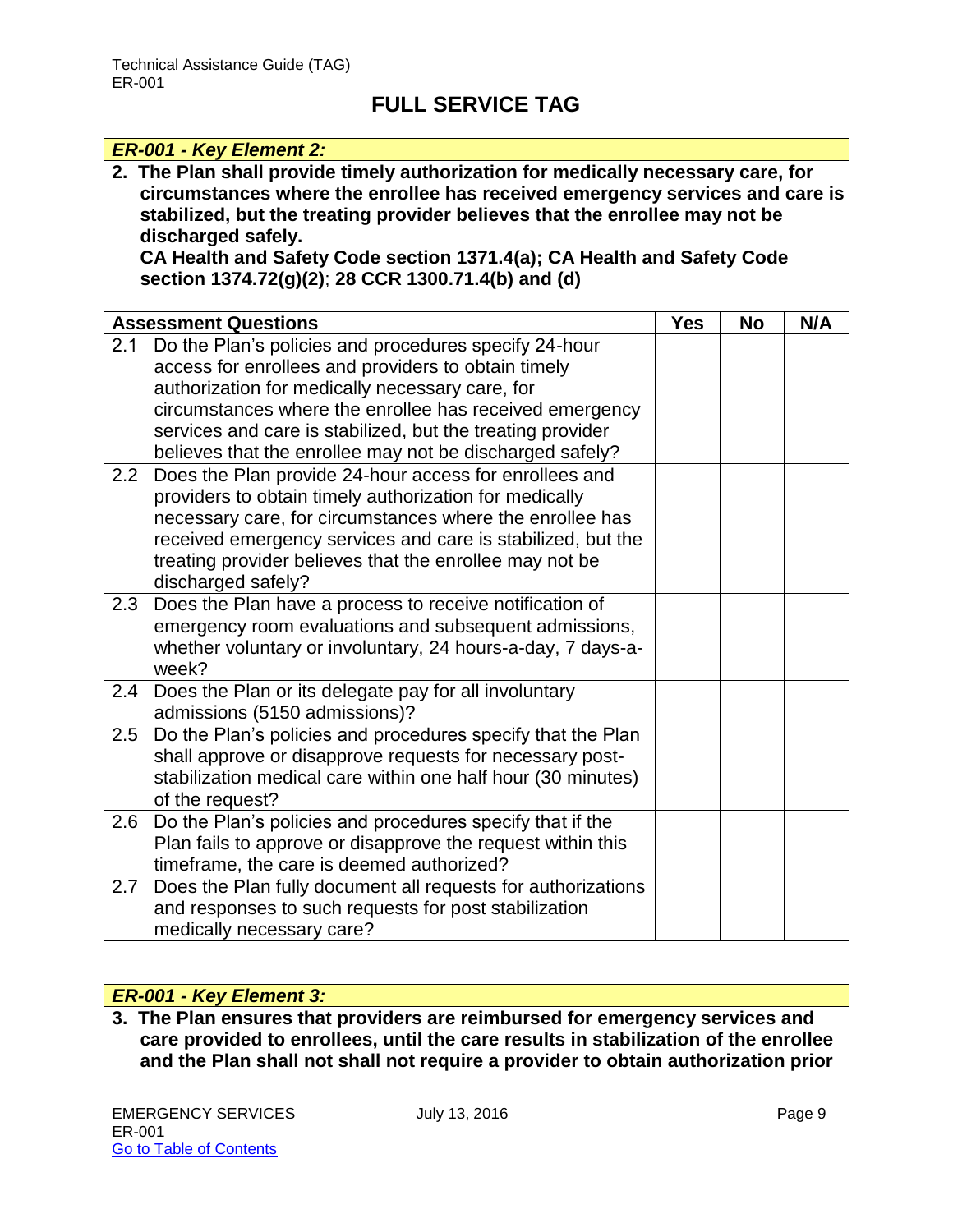#### **to the provision of emergency services and care necessary to stabilize the enrollee's emergency medical condition. CA Health and Safety Code section 1371.4(b)**

|     | <b>Assessment Questions</b>                                    | Yes | No | N/A |
|-----|----------------------------------------------------------------|-----|----|-----|
| 3.1 | Do the Plan policies and procedures specify that providers     |     |    |     |
|     | are reimbursed for emergency services and care provided        |     |    |     |
|     | to its enrollees in and out of service areas, until the care   |     |    |     |
|     | results in stabilization of the enrollee?                      |     |    |     |
|     | 3.2 Do the Plan policies and procedures specify that providers |     |    |     |
|     | are not required to obtain authorization prior to the          |     |    |     |
|     | provision of emergency services and care necessary to          |     |    |     |
|     | stabilize the enrollee's medical condition?                    |     |    |     |
|     | 3.3 Does the Plan reimburse providers for emergency services   |     |    |     |
|     | and care provided to its enrollees until the care results in   |     |    |     |
|     | stabilization of the enrollee and does the Plan not require a  |     |    |     |
|     | prior authorization for that reimbursement?                    |     |    |     |

### *ER-001 - Key Element 4:*

**4. The Plan may deny reimbursement to a provider for a medical screening examination in cases where the Plan enrollee did not require emergency services and care and the enrollee reasonably should have known that an emergency did not exist.** 

**CA Health and Safety Code section 1317.1; CA Health and Safety Code section 1371.4(c)**

|     | <b>Assessment Questions</b>                                                                                                                                                                                                                                                                                                 | Yes | <b>No</b> | N/A |
|-----|-----------------------------------------------------------------------------------------------------------------------------------------------------------------------------------------------------------------------------------------------------------------------------------------------------------------------------|-----|-----------|-----|
| 4.1 | Do the Plan policies and procedures specify that<br>reimbursement to a provider for a medical screening<br>examination may be denied only if the enrollee did not<br>require emergency services and the enrollee, from his or<br>her subjective viewpoint, reasonably should have known<br>that an emergency did not exist? |     |           |     |
| 4.2 | Does the Plan deny reimbursement to a provider for a<br>medical screening examination only if the enrollee did not<br>require emergency services and the enrollee, from his or<br>her subjective viewpoint, reasonably should have known<br>that an emergency did not exist?                                                |     |           |     |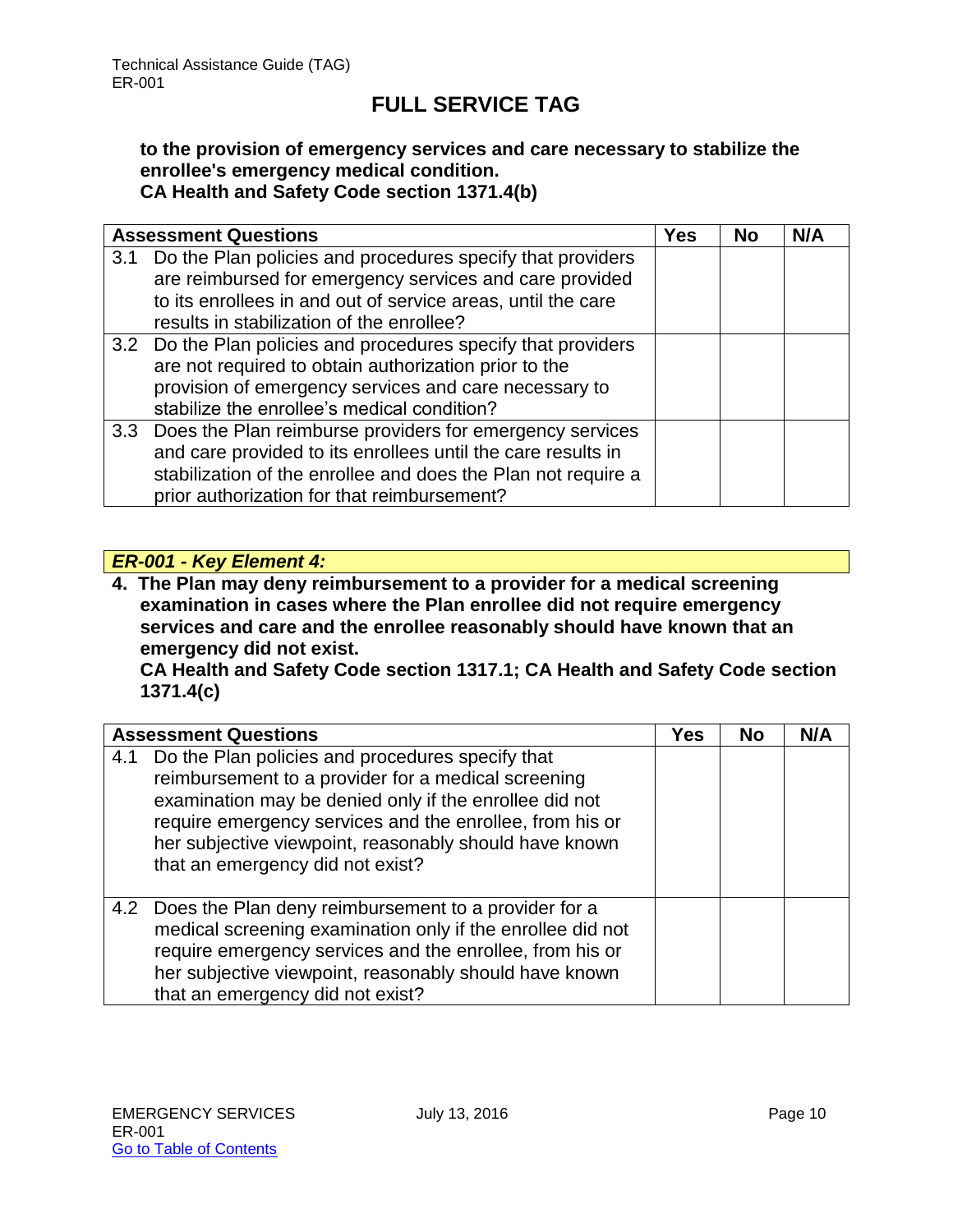| <b>Assessment Questions</b>                                                                                                                                                                                                                                                                                                           | Yes | <b>No</b> | N/A |
|---------------------------------------------------------------------------------------------------------------------------------------------------------------------------------------------------------------------------------------------------------------------------------------------------------------------------------------|-----|-----------|-----|
| Does the Plan's policy and denials for reimbursement use<br>4.3<br>the standard set forth in Section 1317.1(b):                                                                                                                                                                                                                       |     |           |     |
| "Emergency medical condition" means a medical condition<br>manifesting itself by acute symptoms of sufficient severity<br>(including severe pain) such that the absence of immediate<br>medical attention could reasonably be expected to result in<br>any of the following:<br>(1) Placing the patient's health in serious jeopardy. |     |           |     |
| (2) Serious impairment to bodily functions.                                                                                                                                                                                                                                                                                           |     |           |     |
| (3) Serious dysfunction of any bodily organ or part.                                                                                                                                                                                                                                                                                  |     |           |     |

*ER-001 - Key Element 5:*

**5. If the Plan and the provider disagree regarding the need for necessary medical care, following stabilization of the enrollee, the Plan shall assume responsibility for the care of the patient either by having medical personnel contracting with the Plan personally take over the care of the patient within a reasonable amount of time after the disagreement, or by having another general acute care hospital under contract with the Plan agree to accept the transfer of the patient. CA Health and Safety Code section 1371.4(d); CA Health and Safety Code section 1317.4a.(a) and (d); CA Health and Safety Code section 1317.4a.(b)(1) and (c)(1); 28 CCR 1300.71.4(c)**

| <b>Assessment Questions</b>                                                                                                                                                                                                                                                                                                                                                                                                                                                  |            | No | N/A |
|------------------------------------------------------------------------------------------------------------------------------------------------------------------------------------------------------------------------------------------------------------------------------------------------------------------------------------------------------------------------------------------------------------------------------------------------------------------------------|------------|----|-----|
| Do the Plan's policies and procedures specify that, if the<br>5.1<br>Plan and the provider disagree about the need for<br>necessary medical care following stabilization of the<br>enrollee, the Plan shall assume responsibility for the care of<br>the patient by either of the following:<br>Having medical and/or mental health care personnel<br>contracting with the Plan personally take over the care of<br>the patient within a reasonable amount of time after the | <b>Yes</b> |    |     |
| disagreement?<br>-- Or --<br>Having another general acute care hospital or hospital with<br>mental health care facilities under contract with the Plan<br>agree to accept the transfer of the patient?                                                                                                                                                                                                                                                                       |            |    |     |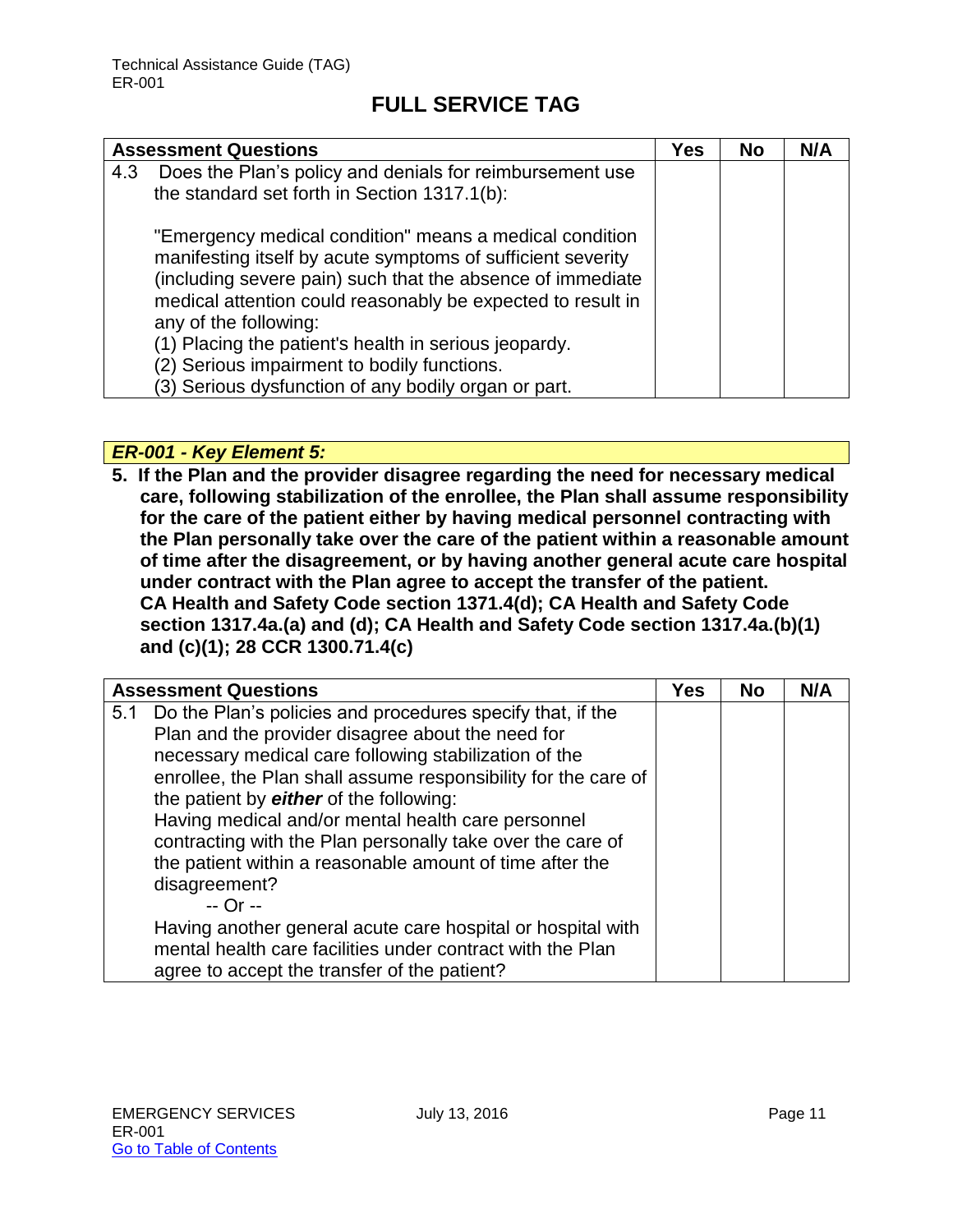|     | <b>Assessment Questions</b>                                                                                                                                                                                                                                                                                                                                                                                                                          | Yes | <b>No</b> | N/A |
|-----|------------------------------------------------------------------------------------------------------------------------------------------------------------------------------------------------------------------------------------------------------------------------------------------------------------------------------------------------------------------------------------------------------------------------------------------------------|-----|-----------|-----|
|     | 5.2 If the Plan and the provider disagree regarding the need for<br>necessary medical care following stabilization of the<br>enrollee, does the Plan assume responsibility for the care<br>of the patient by either of the following:<br>Having medical and/or mental health care personnel<br>contracting with the Plan personally take over the care of<br>the patient within a reasonable amount of time after the<br>disagreement?<br>$-$ Or $-$ |     |           |     |
|     | Having another general acute care hospital or hospital with<br>mental health care facilities under contract with the Plan<br>agree to accept the transfer of the patient?                                                                                                                                                                                                                                                                            |     |           |     |
| 5.3 | Does the Plan provide all non-contracting hospitals in the<br>state to which one of its members could be transferred the<br>necessary Plan contact information to contact the health<br>plan?                                                                                                                                                                                                                                                        |     |           |     |
| 5.4 | Is this contact information updated on a periodic basis, at<br>least annually?                                                                                                                                                                                                                                                                                                                                                                       |     |           |     |

### **End of Requirement ER-001: Emergency Services Authorizations**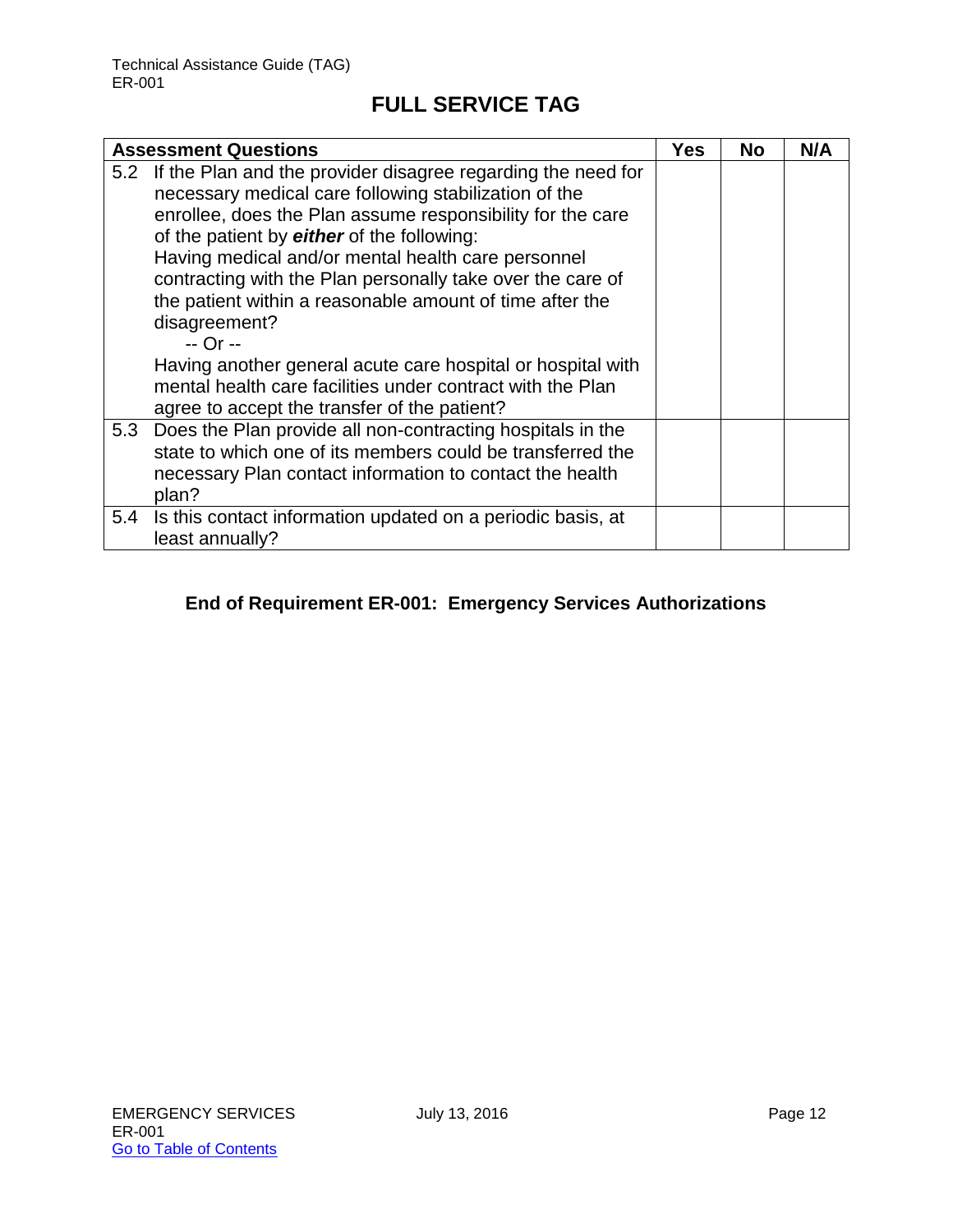### <span id="page-13-0"></span>**Requirement ER-002: Emergency Services Claims Payments**

### **STATUTORY/REGULATORY CITATIONS**

#### **CA Health and Safety Code section 1371.4(c)**

Payment for emergency services and care may be denied only if the health care service plan, or its contracting medical providers, reasonably determines that the emergency services and care were never performed; provided that a health care service plan, or its contracting medical providers, may deny reimbursement to a provider for a medical screening examination in cases when the plan enrollee did not require emergency services and care and the enrollee reasonably should have known that an emergency did not exist.

### **CA Health and Safety Code section 1317.1**

Unless the context otherwise requires, the following definitions shall control the construction of this article and Section 1371.4:

(a)(1) "Emergency services and care" means medical screening, examination, and evaluation by a physician and surgeon, or, to the extent permitted by applicable law, by other appropriate licensed persons under the supervision of a physician and surgeon, to determine if an emergency medical condition or active labor exists and, if it does, the care, treatment, and surgery, if within the scope of that person's license, necessary to relieve or eliminate the emergency medical condition, within the capability of the facility. (2)(A) "Emergency services and care" also means an additional screening, examination, and evaluation by a physician, or other personnel to the extent permitted by applicable law and within the scope of their licensure and clinical privileges, to determine if a psychiatric emergency medical condition exists, and the care and treatment necessary to relieve or eliminate the psychiatric emergency medical condition, within the capability of the facility.

(B) The care and treatment necessary to relieve or eliminate a psychiatric emergency medical condition may include admission or transfer to a psychiatric unit within a general acute care hospital, as defined in subdivision (a) of Section 1250, or to an acute psychiatric hospital, as defined in subdivision (b) of Section 1250, pursuant to subdivision (k). Nothing in this subparagraph shall be construed to permit a transfer that is in conflict with the Lanterman-Petris-Short Act (Part 1 (commencing with Section 5000) of Division 5 of the Welfare and Institutions Code).

(C) For the purposes of Section 1371.4, emergency services and care as defined in subparagraph (A) shall not apply to Medi-Cal managed care plan contracts entered into with the State Department of Health Care Services pursuant to Chapter 7 (commencing with Section 14000), Chapter 8 (commencing with Section 14200), and Chapter 8.75 (commencing with Section 14590) of Part 3 of Division 9 of the Welfare and Institutions Code, to the extent that those services are excluded from coverage under those contracts.

(D) This paragraph does not expand, restrict, or otherwise affect the scope of licensure or clinical privileges for clinical psychologists or other medical personnel.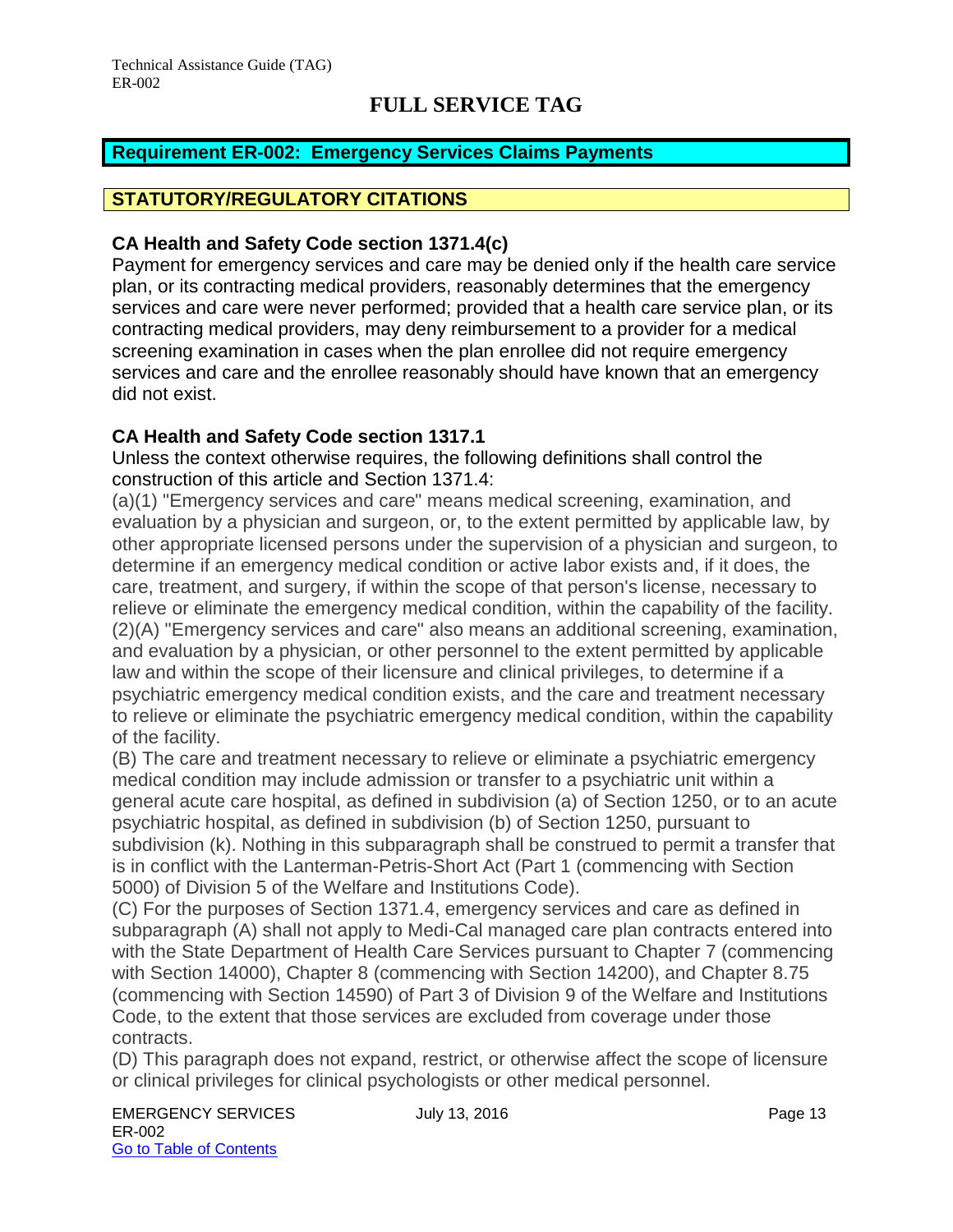(b) "Emergency medical condition" means a medical condition manifesting itself by acute symptoms of sufficient severity (including severe pain) such that the absence of immediate medical attention could reasonably be expected to result in any of the following:

(1) Placing the patient's health in serious jeopardy.

(2) Serious impairment to bodily functions. (3) Serious dysfunction of any bodily organ or part. (c) "Active labor" means a labor at a time at which either of the following would occur:

(1) There is inadequate time to effect safe transfer to another hospital prior to delivery.

(2) A transfer may pose a threat to the health and safety of the patient or the unborn child.

(d) "Hospital" means all hospitals with an emergency department licensed by the state department.

(e) "State department" means the State Department of Public Health.

(f) "Medical hazard" means a material deterioration in medical condition in, or jeopardy

to, a patient's medical condition or expected chances for recovery.

(g) "Board" means the Medical Board of California.

(h) "Within the capability of the facility" means those capabilities that the hospital is required to have as a condition of its emergency medical services permit and services specified on Services Inventory Form 7041 filed by the hospital with the Office of Statewide Health Planning and Development.

EMERGENCY SERVICES July 13, 2016 ER-002 Go to Table of Contents (i) "Consultation" means the rendering of an opinion or advice, prescribing treatment, or the rendering of a decision regarding hospitalization or transfer by telephone or other means of communication. When determined to be medically necessary, jointly by the treating physician and surgeon, or by other appropriate licensed persons acting within their scope of licensure, under the supervision of a physician and surgeon, and the consulting physician and surgeon, "consultation" includes review of the patient's medical record, examination, and treatment of the patient in person by a consulting physician and surgeon, or by other appropriate licensed persons acting within their scope of licensure under the supervision of a consulting physician and surgeon, who is qualified to give an opinion or render the necessary treatment in order to stabilize the patient. A request for consultation shall be made by the treating physician and surgeon, or by other appropriate licensed persons acting within their scope of licensure under the supervision of a treating physician and surgeon, provided the request is made with the contemporaneous approval of the treating physician and surgeon. The treating physician and surgeon may request to communicate directly with the consulting physician and surgeon, and when determined to be medically necessary, jointly by the treating physician and surgeon and the consulting physician and surgeon, the consulting physician and surgeon shall examine and treat the patient in person. The consulting physician and surgeon is ultimately responsible for providing the necessary consultation to the patient, regardless of who makes the in-person appearance. (j) A patient is "stabilized" or "stabilization" has occurred when, in the opinion of the treating physician and surgeon, or other appropriate licensed persons acting within their scope of licensure under the supervision of a treating physician and surgeon, the patient's medical condition is such that, within reasonable medical probability, no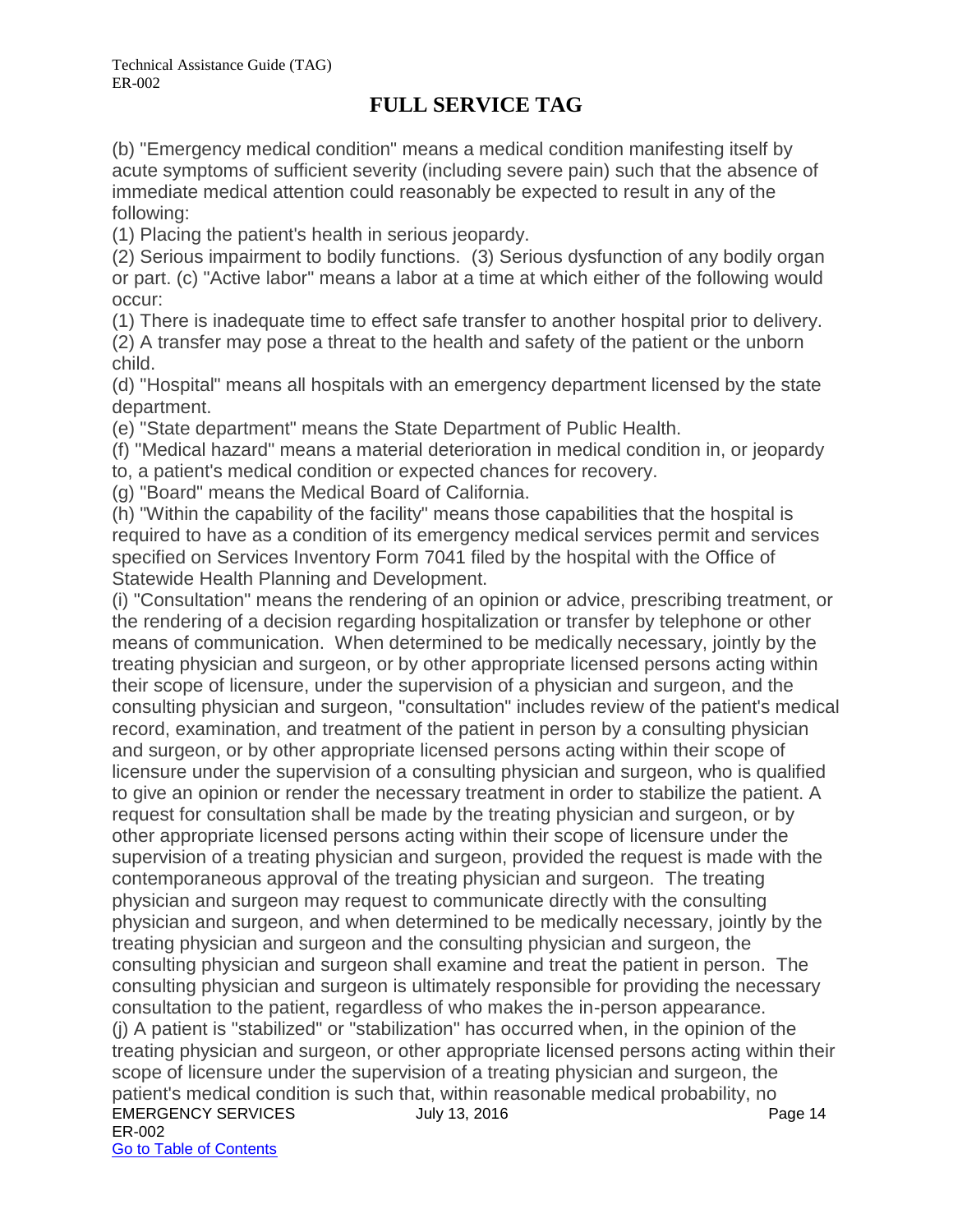material deterioration of the patient's condition is likely to result from, or occur during, the release or transfer of the patient as provided for in Section 1317.2, Section 1317.2a, or other pertinent statute.

(k)(1) "Psychiatric emergency medical condition" means a mental disorder that manifests itself by acute symptoms of sufficient severity that it renders the patient as being either of the following: (A) An immediate danger to himself or herself or to others. (B) Immediately unable to provide for, or utilize, food, shelter, or clothing, due to the mental disorder. (2) This subdivision does not expand, restrict, or otherwise affect the scope of licensure or clinical privileges for clinical psychologists or medical personnel. (l) This section shall not be construed to expand the scope of licensure for licensed persons providing services pursuant to this section.

### **CA Health and Safety Code section 1367.01(h)(1) and (4)**

(h) In determining whether to approve, modify, or deny requests by providers prior to, retrospectively, or concurrent with the provision of health care services to enrollees, based in whole or in part on medical necessity, a health care service plan subject to this section shall meet the following requirements:

(1) Decisions to approve, modify, or deny, based on medical necessity, requests by providers prior to, or concurrent with the provision of health care services to enrollees that do not meet the requirements for the 72-hour review required by paragraph (2), shall be made in a timely fashion appropriate for the nature of the enrollee's condition, not to exceed five business days from the plan's receipt of the information reasonably necessary and requested by the plan to make the determination. In cases where the review is retrospective, the decision shall be communicated to the individual who received services, or to the individual's designee, within 30 days of the receipt of information that is reasonably necessary to make this determination, and shall be communicated to the provider in a manner that is consistent with current law. For purposes of this section, retrospective reviews shall be for care rendered on or after January 1, 2000.

EMERGENCY SERVICES UUly 13, 2016 ER-002 Go to Table of Contents (4) Communications regarding decisions to approve requests by providers prior to, retrospectively, or concurrent with the provision of health care services to enrollees shall specify the specific health care service approved. Responses regarding decisions to deny, delay, or modify health care services requested by providers prior to, retrospectively, or concurrent with the provision of health care services to enrollees shall be communicated to the enrollee in writing, and to providers initially by telephone or facsimile, except with regard to decisions rendered retrospectively, and then in writing, and shall include a clear and concise explanation of the reasons for the plan's decision, a description of the criteria or guidelines used, and the clinical reasons for the decisions regarding medical necessity. Any written communication to a physician or other health care provider of a denial, delay, or modification of a request shall include the name and telephone number of the health care professional responsible for the denial, delay, or modification. The telephone number provided shall be a direct number or an extension, to allow the physician or health care provider easily to contact the professional responsible for the denial, delay, or modification. Responses shall also include information as to how the enrollee may file a grievance with the plan pursuant to Section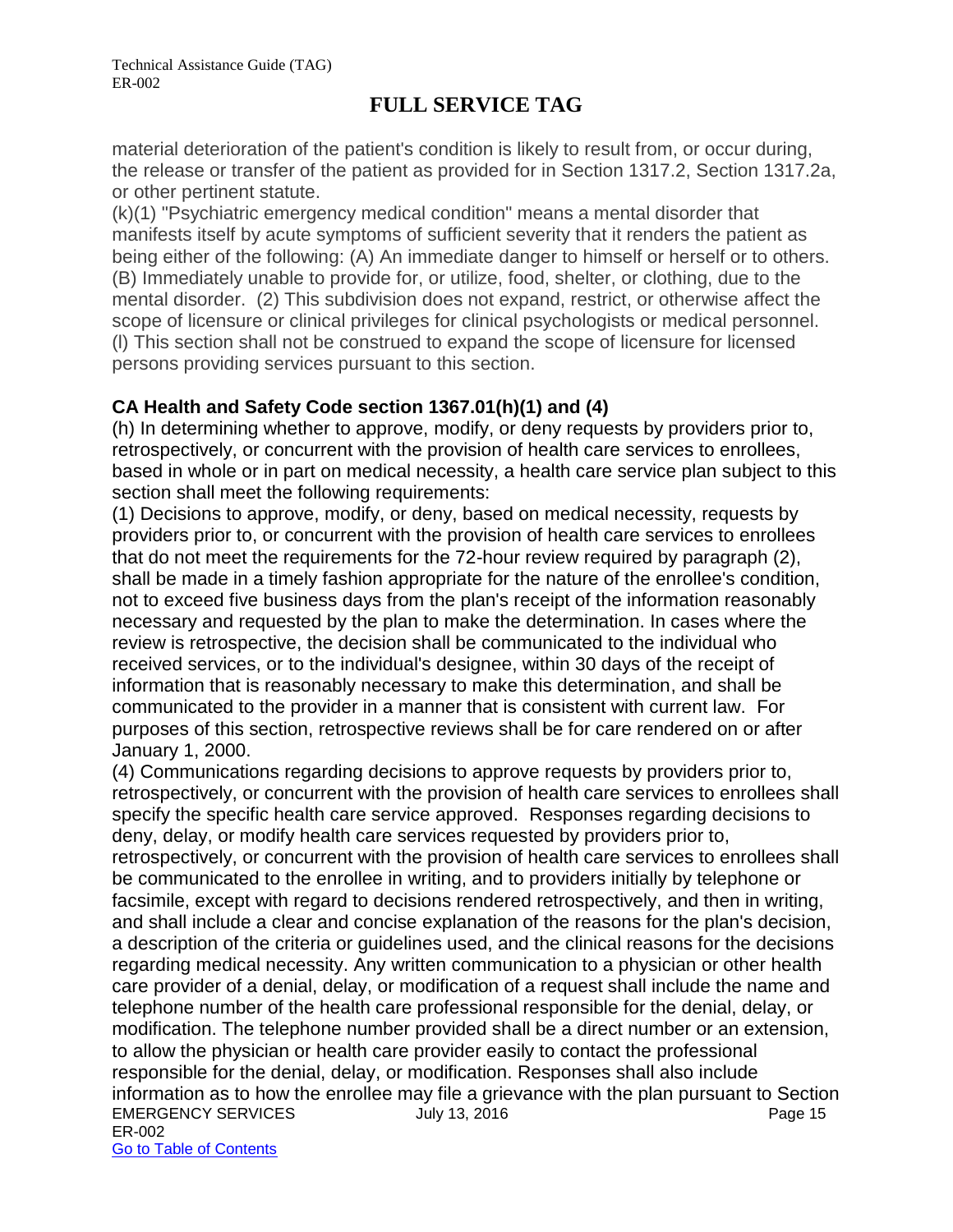1368, and in the case of Medi-Cal enrollees, shall explain how to request an administrative hearing and aid paid pending under Sections 51014.1 and 51014.2 of Title 22 of the California Code of Regulations.

### **CA Health and Safety Code section 1371**

A health care service plan, including a specialized health care service plan, shall reimburse claims or any portion of any claim, whether in state or out of state, as soon as practical, but no later than 30 working days after receipt of the claim by the health care service plan, or if the health care service plan is a health maintenance organization, 45 working days after receipt of the claim by the health care service plan, unless the claim or portion thereof is contested by the plan in which case the claimant shall be notified, in writing, that the claim is contested or denied, within 30 working days after receipt of the claim by the health care service plan, or if the health care service plan is a health maintenance organization, 45 working days after receipt of the claim by the health care service plan. The notice that a claim is being contested shall identify the portion of the claim that is contested and the specific reasons for contesting the claim.

If an uncontested claim is not reimbursed by delivery to the claimants' address of record within the respective 30 or 45 working days after receipt, interest shall accrue at the rate of 15 percent per annum beginning with the first calendar day after the 30- or 45 working-day period. A health care service plan shall automatically include in its payment of the claim all interest that has accrued pursuant to this section without requiring the claimant to submit a request for the interest amount. Any plan failing to comply with this requirement shall pay the claimant a ten dollar (\$10) fee.

For the purposes of this section, a claim, or portion thereof, is reasonably contested where the plan has not received the completed claim and all information necessary to determine payer liability for the claim, or has not been granted reasonable access to information concerning provider services. Information necessary to determine payer liability for the claim includes, but is not limited to, reports of investigations concerning fraud and misrepresentation, and necessary consents, releases, and assignments, a claim on appeal, or other information necessary for the plan to determine the medical necessity for the health care services provided.

If a claim or portion thereof is contested on the basis that the plan has not received all information necessary to determine payer liability for the claim or portion thereof and notice has been provided pursuant to this section, then the plan shall have 30 working days or, if the health care service plan is a health maintenance organization, 45 working days after receipt of this additional information to complete reconsideration of the claim. If a plan has received all of the information necessary to determine payer liability for a contested claim and has not reimbursed a claim it has determined to be payable within 30 working days of the receipt of that information, or if the plan is a health maintenance organization, within 45 working days of receipt of that information, interest shall accrue and be payable at a rate of 15 percent per annum beginning with the first calendar day after the 30- or 45-working day period.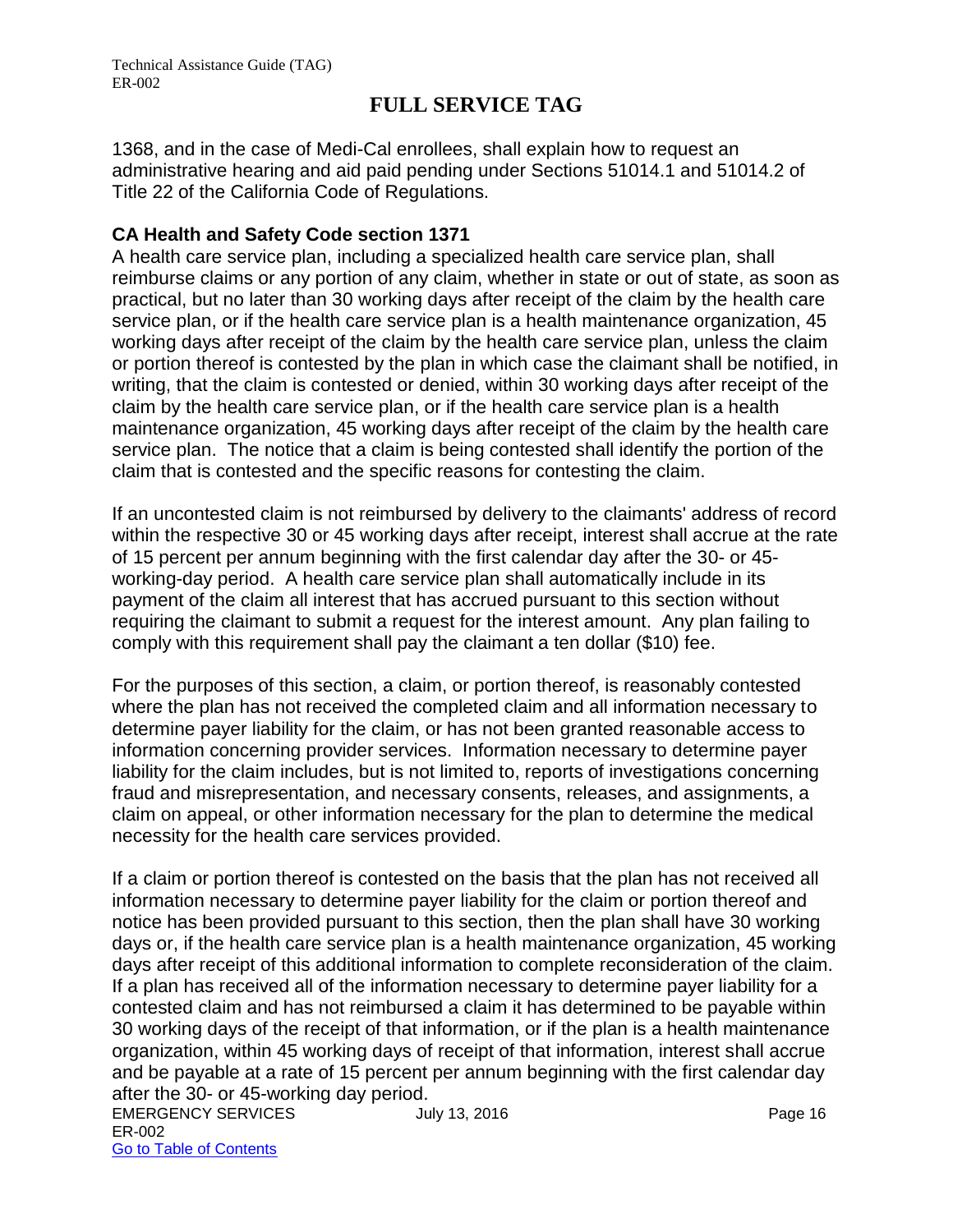The obligation of the plan to comply with this section shall not be deemed to be waived when the plan requires its medical groups, independent practice associations, or other contracting entities to pay claims for covered services.

### **28 CCR 1300.71(a)(3)**

### (a) Definitions.

(3) "Reimbursement of a Claim" means:

(A) For contracted providers with a written contract, including in-network point-of-service (POS) and preferred provider organizations (PPO): the agreed upon contract rate; (B) For contracted providers without a written contract and non-contracted providers, except those providing services described in paragraph (C) below: the payment of the reasonable and customary value for the health care services rendered based upon statistically credible information that is updated at least annually and takes into consideration:(1) the provider's training, qualifications, and length of time in practice; (ii) the nature of the services provided; (iii) the fees usually charged by the provider; (iv) prevailing provider rates charged in the general geographic area in which the services were rendered; (v) other aspects of the economics of the medical provider's practice that are relevant; and (vi) any unusual circumstances in the case; and (C) For non-emergency services provided by non-contracted providers to PPO and POS enrollees: the amount set forth in the enrollee's Evidence of Coverage.

### **INDIVIDUAL(S)/POSITION(S) TO BE INTERVIEWED**

### **Staff responsible for the activities described above, for example:**

- Medical Director
- Director of Claims

### **DOCUMENTS TO BE REVIEWED**

- Policies and procedures and training materials regarding ER claims processing.
- Claims processing guidelines, policies or procedures for processing ER claims.
- Claims processing timeliness reports for ER claims
- Internal audit reports to monitor compliance with ER claims processing policies and procedures.
- ER claim denial log, including all ER claim types (for example, including medical services, mental health services, involuntary admissions, etc.
- Sample of Out-of-Area denied ER claim files to be reviewed onsite

### *ER-002 - Key Element 1:*

**1. The Plan shall ensure the timely and accurate processing of emergency service claims. CA Health and Safety Code sections 1371.4(c); 1371; 1317.1; and 1367.01(h)(1) and (4); and 28 CCR 1300.71(a)(3)**